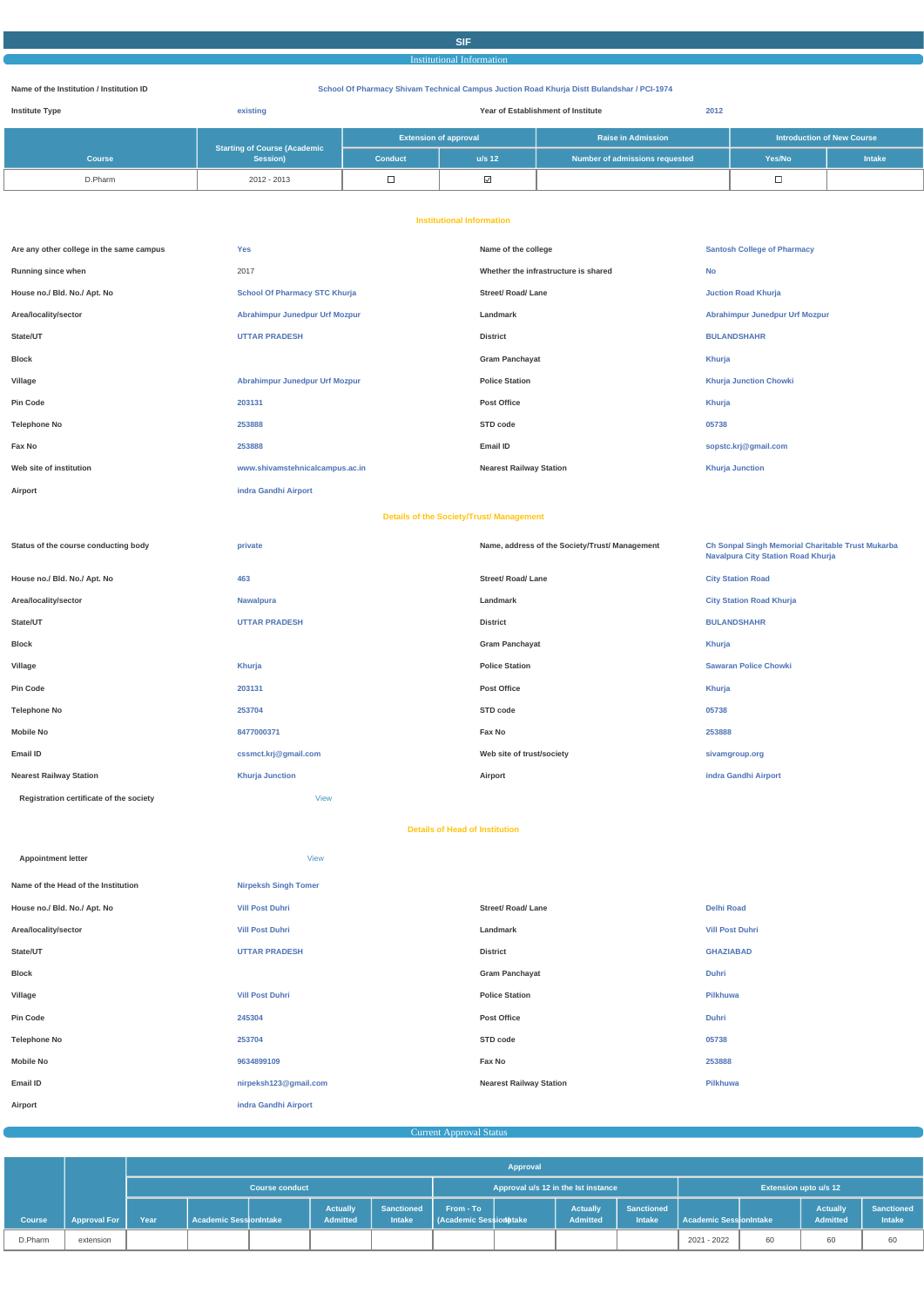| <b>M Pharm (Specializations)</b> | <b>Approved Intake</b> |
|----------------------------------|------------------------|
| Uploaded Last IR with compliance | View                   |

# Details of Pharmacy Educations Regulatory Charges for Affiliation Paid

| Name of The Course                                                               |            | Pharmacy Educations Regulatory Charges for Affiliation Paid up to |        |  |
|----------------------------------------------------------------------------------|------------|-------------------------------------------------------------------|--------|--|
| D.Pharm                                                                          |            | 2021                                                              |        |  |
| Uploaded Proof of Pharmacy Educations Regulatory Charges for Affiliation<br>paid |            | <b>View</b>                                                       |        |  |
| <b>Pending Service Tax Paid</b>                                                  | <b>Yes</b> | <b>D.D Number</b>                                                 | 487731 |  |
| D.D Date                                                                         | 21-12-2021 | Amount(Rs.)                                                       | 17115  |  |

#### Admission details for the Past Three Years for the courses conducted by the institution

| Name of The Course | <b>Sanctioned intake</b> |             |               |             | <b>Remarks</b> |             |                                                    |
|--------------------|--------------------------|-------------|---------------|-------------|----------------|-------------|----------------------------------------------------|
|                    | 2021 - 2022              | 2020 - 2021 | $2019 - 2020$ | 2021 - 2022 | $2020 - 2021$  | 2019 - 2020 |                                                    |
| D.Pharm            | 60                       |             | 60            | 60          | 60             | 60          | Addimisson of Sixty Students<br>According to Norms |

#### Details of Examining Authority for the course

| Name of The Course | <b>Examine Authority</b>                                                                                 | <b>Email</b>         | <b>Phone Number</b> |
|--------------------|----------------------------------------------------------------------------------------------------------|----------------------|---------------------|
| D.Pharm            | The Secretary Uttar Pradesh Board of Technical Education Guru<br>Govind Singh Marg Lucknow Uttar Pradesh | sopstc.krj@gmail.com | 8477000371          |
|                    |                                                                                                          |                      |                     |

| Accreditation Information |            |  |  |  |
|---------------------------|------------|--|--|--|
|                           |            |  |  |  |
| <b>Accredited by NBA</b>  | ○ Yes ◉ No |  |  |  |
| <b>Accredited by NAAC</b> | ○ Yes ◉ No |  |  |  |

Infrastructure Details

| <b>Independent Building Status</b>                                                                                                | <b>YES</b>                              | Remarks                                                                    | Institute has a separate building in the campus which<br>fulfills all the requirements of PCI and AICTE                                                                              |
|-----------------------------------------------------------------------------------------------------------------------------------|-----------------------------------------|----------------------------------------------------------------------------|--------------------------------------------------------------------------------------------------------------------------------------------------------------------------------------|
| <b>Separate Campus Status</b>                                                                                                     | <b>NO</b>                               | <b>Remarks</b>                                                             | The institute is located in a shared campus in which<br>separate land and building is exclusively embarked for<br>the institute                                                      |
| Wing of another college Status                                                                                                    | <b>NO</b>                               | <b>Remarks</b>                                                             | This is not a wing of any other college                                                                                                                                              |
| <b>Multi Institutional Campus Status</b>                                                                                          | <b>YES</b>                              | <b>Remarks</b>                                                             | other than the institute there is a public school diploma<br>Pharmacy course and teachers training course running<br>in separate buildings which also posses their separate<br>lands |
| Whether other Educational Institutions/Courses are also<br>being run by the Trust / Institution in the same Building /<br>campus? | <b>YES</b>                              | <b>Remarks</b>                                                             | Other educational institution are also being run by the<br>same trust                                                                                                                |
| <b>Availability of Land</b>                                                                                                       | 0.5 acre for City / Metros              | <b>Status</b>                                                              | <b>YES</b>                                                                                                                                                                           |
| Remarks                                                                                                                           | The complete land is owned by the trust | Land Details to be in name of Trust and Society(Records<br>to be enclosed) | Own                                                                                                                                                                                  |
|                                                                                                                                   |                                         | <b>Trust and Society Document</b>                                          | <b>View</b>                                                                                                                                                                          |
| <b>Sale Deed Document</b>                                                                                                         | <b>View</b>                             | <b>Remarks</b>                                                             | Sale deed is in the name of trust                                                                                                                                                    |
| <b>Approved Building Plan Document</b>                                                                                            | <b>View</b>                             | <b>Remarks</b>                                                             | <b>Approved Building plan is attached</b>                                                                                                                                            |
| Total Builtup area of the institution                                                                                             | 2267                                    |                                                                            |                                                                                                                                                                                      |
|                                                                                                                                   |                                         |                                                                            |                                                                                                                                                                                      |

| Administrative area     | 872 | <b>Administrative area Document</b> | <b>View</b> |
|-------------------------|-----|-------------------------------------|-------------|
| Amenities area          | 276 | <b>Amenities area Document</b>      | <b>View</b> |
| <b>Circulation area</b> | 303 | <b>Circulation area Document</b>    | <b>View</b> |

Number of Class Rooms and Class Rooms and Class Rooms and Class Rooms and Class Rooms and Class Rooms and Class Rooms and Class Rooms and Class Rooms and Class Rooms and Class Rooms and Class Rooms and Class Rooms and Clas

| <b>Name of The Course</b> | <b>Required Area</b> | <b>Required No's</b> | <b>Available No's</b> | <b>Available Area in (Sq.mts)</b> |
|---------------------------|----------------------|----------------------|-----------------------|-----------------------------------|
| D.Pharm                   | 75 Sqmts             |                      |                       | 180                               |

# **Laboratory Requirement Details Laboratory Requirement Details**

| S.No | Total<br>l courses I Intake l<br>run by | $\blacksquare$ No. of $\blacksquare$ | <b>Pharmaceutics</b> | Dept of      |            | Dept of<br><b>Pharmaceutical</b><br><b>Chemistry</b> |     | Dept of<br>Pharmacology |     | Dept of<br>Pharmacognosy | <b>Practice</b> | Dept of Pharmacy | <b>Pharmaceutics</b>                                                                                                                                                                                                                  | Dept of | Pharmaceutical | Dept of<br><b>Chemistry</b> | Dept of<br>Pharmacology |              | Dept of<br>Pharmacognosy |      | Dept of Pharmacy<br><b>Practice</b> |      | Total |
|------|-----------------------------------------|--------------------------------------|----------------------|--------------|------------|------------------------------------------------------|-----|-------------------------|-----|--------------------------|-----------------|------------------|---------------------------------------------------------------------------------------------------------------------------------------------------------------------------------------------------------------------------------------|---------|----------------|-----------------------------|-------------------------|--------------|--------------------------|------|-------------------------------------|------|-------|
|      | the<br>Institution                      |                                      | Req                  | <b>Avbl.</b> | <b>Rea</b> | <b>Avbl</b>                                          | Rea | Avbl                    | Rea | <b>Avbl</b>              | Req             | Avbl             | No.Labs No.Labs No.Labs No.Labs No.Labs No.Labs No.Labs No.Labs No.Labs No.Labs Required Available Required Available Required Available Required Available Required Available Required Available Required Available Required<br>area | area    | area           | area                        | area                    | <b>karea</b> | area                     | area | area                                | area |       |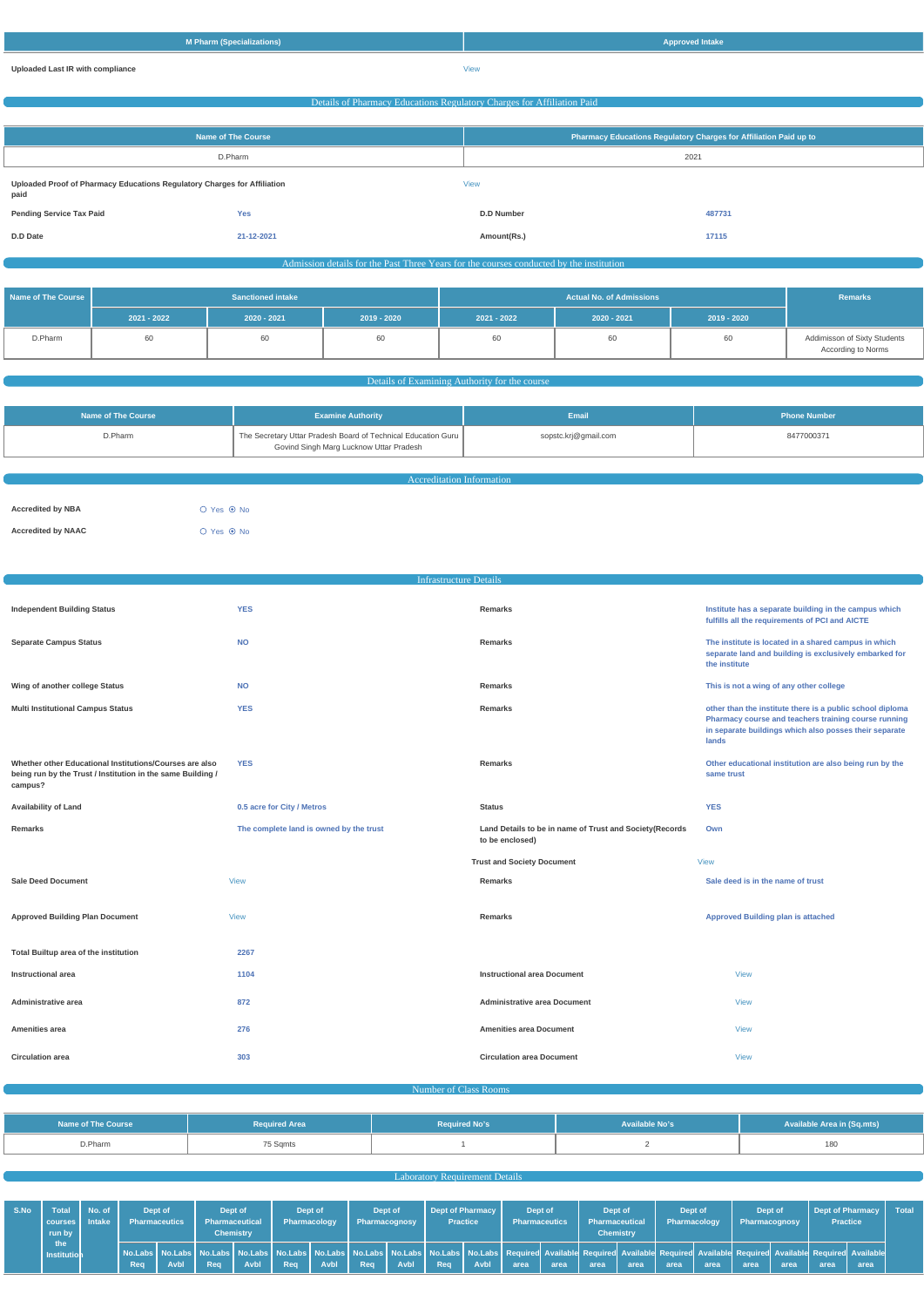| D.Pharm<br>$ -$<br>$- -$<br>$- -$<br>60 |  |  |  |  |  |  |  |  |  |  |  |  |  |  |  |  |  |  |  |  |  |  |  |  |  |
|-----------------------------------------|--|--|--|--|--|--|--|--|--|--|--|--|--|--|--|--|--|--|--|--|--|--|--|--|--|
|-----------------------------------------|--|--|--|--|--|--|--|--|--|--|--|--|--|--|--|--|--|--|--|--|--|--|--|--|--|

| <b>Common Facilities</b> |  |
|--------------------------|--|
|                          |  |
|                          |  |

| <b>InfraStructure Details</b>                                                                          | <b>Requirement As per Norms</b>                                            | <b>Available No's</b> | <b>Available Area Sqmt's</b> |
|--------------------------------------------------------------------------------------------------------|----------------------------------------------------------------------------|-----------------------|------------------------------|
| Preparation Room for each lab (One room<br>can be shared by two labs, if it is in between<br>two labs) | 10 sq mts (minimum)                                                        | $\overline{4}$        | 40                           |
| Area of the Machine Room                                                                               | 80-100 Sq.mts                                                              | $\overline{1}$        | 103                          |
| Central Instrumentation Room                                                                           | 80 Sq.mts with A/C                                                         | $\overline{1}$        | 80                           |
| Store Room - I                                                                                         | 1 (Area 100 Sq mts)                                                        | $\mathbf{1}$          | 33                           |
| Store Room - II (For Inflammable chemicals)                                                            | 1 (Area 20 Sq mts)                                                         | $\overline{1}$        | 33                           |
| First aid room                                                                                         | 10 Sq.mts                                                                  | $\mathbf{1}$          | 30                           |
| Museum                                                                                                 | 50 Sq.mts                                                                  | $\overline{1}$        | 50                           |
| Animal house                                                                                           | 80 Sq.mts                                                                  | $\overline{1}$        | 80                           |
| Auditorium                                                                                             | 250 to 300 Seating capacities                                              | $\overline{1}$        | 191                          |
| Seminar hall                                                                                           | 100 Seating capacity with AC facility                                      | $\overline{1}$        | 100                          |
| Herbal Garden (Desirable)                                                                              | Adequate Number of Medicinal Plants                                        | $\overline{1}$        | 200                          |
| Girl's Common Room (Essential)                                                                         | 60 Sq.mts                                                                  | $\overline{1}$        | 60                           |
| Boy's Common Room (Essential)                                                                          | 60 Sq.mts                                                                  | $\mathbf{1}$          | 60                           |
| Toilet Blocks for Boys                                                                                 | 0.8 Sq.mt/student                                                          | $\mathbf{1}$          | 30                           |
| <b>Toilet Blocks for Girls</b>                                                                         | 0.8 Sq.mt/student                                                          | $\overline{1}$        | 30                           |
| Drinking Water facility - Water Cooler<br>(Essential).                                                 |                                                                            | $\overline{1}$        | 10                           |
| Boy's Hostel (Desirable)                                                                               | 9 Sq .mts / Room Single occupancy                                          | $\overline{0}$        | $\mathbf 0$                  |
| Gir's Hostel (Desirable)                                                                               | 9 Sq .mts / Room (single occupancy) 20 Sq mts / Room (triple<br>occupancy) | $\overline{0}$        | $\overline{0}$               |
| Power Backup Provision (Desirable)                                                                     |                                                                            | $\mathbf{3}$          | 25                           |

# **Computer And Other Facilities**

| <b>Item Name</b>                 | Required                         | Available No. | <b>Available Area (in Sq mts)</b> |
|----------------------------------|----------------------------------|---------------|-----------------------------------|
| Computer Room for B.Pharm Course | 01 (Area 75 Sq mts)              |               | 75                                |
| Computer (Latest Configuration)  | 1 system for every 10 students   | 10            |                                   |
| Printers                         | 1 printer for every 10 computers |               |                                   |
| Multi Media Projector            | 01                               |               |                                   |
| Generator (5KVA)                 | 01                               |               | 25                                |

# **Amenities Details**

| <b>Amenities (Desirable) Name</b>        | Requirement as per Norms (in area) | Available No. | <b>Available Area (in Sq mts)</b> |
|------------------------------------------|------------------------------------|---------------|-----------------------------------|
| Principal quarters                       | 80 Sq. mts                         | 0             | $\Omega$                          |
| Staff quarters                           | 16 x 80 Sq. mts                    | $\mathbf{0}$  | $\mathbf{0}$                      |
| Canteen                                  | 100 Sq. mts                        |               | 100                               |
| Parking Area for staff and students      |                                    |               | 150                               |
| <b>Bank Extension Counter</b>            |                                    | $\Omega$      | $\Omega$                          |
| Co operative Stores                      |                                    | $\Omega$      | $\Omega$                          |
| <b>Guest House</b>                       | 80 Sq. mts                         | $\Omega$      | $\Omega$                          |
| <b>Transport Facilities for students</b> |                                    | $\Omega$      | $\mathbf{0}$                      |
| Medical Facility (First Aid) Essential   |                                    |               | $\Omega$                          |
|                                          |                                    |               |                                   |

|                     | <b>ABORATORIES</b> |                           |            |
|---------------------|--------------------|---------------------------|------------|
|                     |                    |                           |            |
| Gas supply          | <b>YES</b>         | <b>Electricity supply</b> | <b>YES</b> |
| <b>Water supply</b> | <b>YES</b>         |                           |            |

| Name of The Lab                    | No Of Labs | Area of Lab(Sq.Mts) |
|------------------------------------|------------|---------------------|
| <b>Pharmaceutics Lab</b>           |            | 75                  |
| <b>Pharmacutical Chemistry Lab</b> |            | 79                  |
| Pharmacognosy Lab                  |            | 75                  |
| Physiology and Pharmacology        |            | 75                  |
| Pharmacy Practice Lab              |            | 79                  |

|                     |            | PHYSICAL INFRASTRUCTURE |           |
|---------------------|------------|-------------------------|-----------|
|                     |            |                         |           |
| <b>Own Building</b> | <b>YES</b> | <b>Rented Building</b>  | <b>NO</b> |
| No. of Class rooms  |            |                         |           |
|                     |            |                         |           |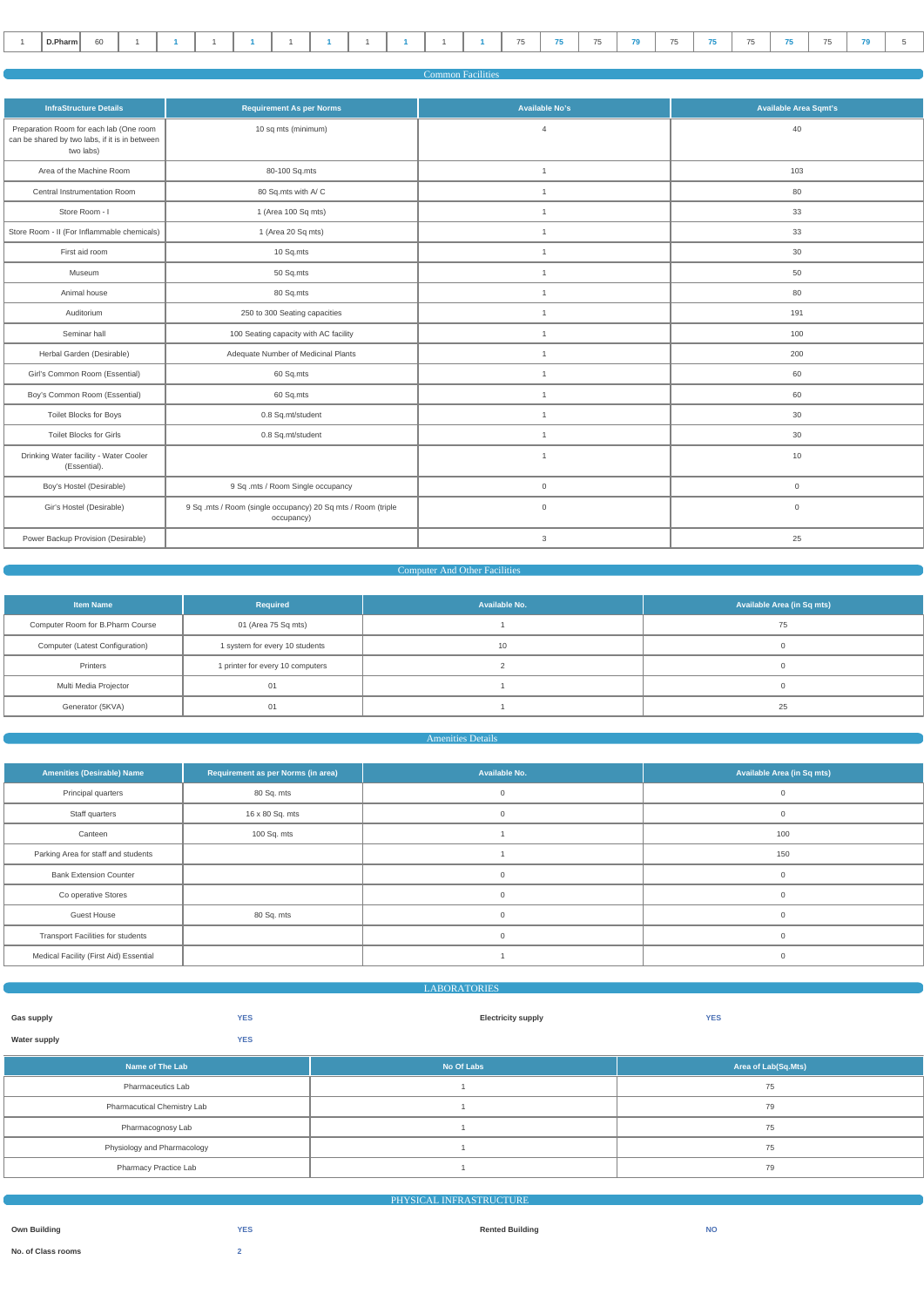#### **Administration area like**

| Museum                  | <b>YES</b> | <b>Machine room</b>   | <b>YES</b> |
|-------------------------|------------|-----------------------|------------|
| <b>Preparation room</b> | <b>YES</b> | Store room            | <b>YES</b> |
| Library                 | <b>YES</b> | <b>Principal room</b> | <b>YES</b> |
| Staff room              | <b>YES</b> |                       |            |

#### CURRICULUM

| ┃ Name of The Course l | <b>Sanctioned Intake</b> | <b>Student:Staff Ration Theory</b> | <b>Student:Staff Ration Practical</b> | <b>Examination Scheme</b> | Date of Commencement | Date of Completion |
|------------------------|--------------------------|------------------------------------|---------------------------------------|---------------------------|----------------------|--------------------|
| D.Pharm                |                          |                                    |                                       | annual                    | 01-07-2021           | 30-06-2022         |

(Required ratio - Theory -> 60:1 and Practicals -> 20:1)

| (If there are more than 20 students in a batch 2 staff members to be present provided the lab is spacious) |  |
|------------------------------------------------------------------------------------------------------------|--|
|                                                                                                            |  |

| Whether PCI curriculum is adopted?        | <b>Yes</b> |             |
|-------------------------------------------|------------|-------------|
| <b>Enclose Calendar of Events</b>         |            | <b>View</b> |
| <b>Enclose Time Table for all courses</b> |            | <b>View</b> |

Whether the prescribed numbers of classes are being conducted as per PCI norms

| <b>Name of the Course</b> | <b>Semester</b> | <b>Name of The Subject</b>               |                               | <b>Theory</b>         |                               | <b>Practical</b>             |                               | <b>Tutorials</b>             |
|---------------------------|-----------------|------------------------------------------|-------------------------------|-----------------------|-------------------------------|------------------------------|-------------------------------|------------------------------|
|                           |                 |                                          | <b>Prescribed No of Hours</b> | No of Hours Conducted | <b>Prescribed No of Hours</b> | <b>No of Hours Conducted</b> | <b>Prescribed No of Hours</b> | <b>No of Hours Conducted</b> |
| 1 D.Pharm                 |                 |                                          |                               |                       |                               |                              |                               |                              |
|                           |                 | Pharmaceutics-I                          | 75                            | 87                    | 100                           | 102                          | $\overline{0}$                |                              |
|                           |                 | Pharmaceutical Chemistry-I               | 75                            | 86                    | 75                            | 75                           | $\overline{0}$                |                              |
|                           |                 | Pharmacognosy                            | 75                            | 87                    | 75                            | 75                           | $\overline{0}$                |                              |
|                           |                 | Biochemistry & Clinical Pathology        | 50                            | 87                    | 75                            | 75                           | $\overline{0}$                |                              |
|                           |                 | Human Anatomy & Physiology               | 75                            | 86                    | 50                            | 51                           | $\overline{0}$                |                              |
|                           |                 | Health Education & Community<br>Pharmacy | 50                            | 87                    | $\mathsf 0$                   | $\mathbf 0$                  | $\overline{0}$                |                              |
| 2 D.Pharm                 |                 |                                          |                               |                       |                               |                              |                               |                              |
|                           |                 | Pharmaceutics-II                         | 75                            | 87                    | 100                           | 100                          | $\overline{0}$                |                              |
|                           |                 | Pharmaceutical Chemistry-II              | 75                            | 87                    | 75                            | 75                           | $\overline{0}$                |                              |
|                           |                 | Pharmacology & Toxicology                | 75                            | 87                    | 50                            | 51                           | $\overline{0}$                |                              |
|                           |                 | Pharmaceutical Jurisprudence             | 50                            | 87                    | $\overline{0}$                | $\mathbf 0$                  | $\overline{0}$                |                              |
|                           |                 | Drug Store and Business Management       | 75                            | 87                    | $\overline{0}$                | $\overline{0}$               | $\overline{0}$                |                              |
|                           |                 | Hospital and Clinical Pharmacy           | 75                            | 87                    | 50                            | 51                           | $\overline{0}$                |                              |

Accepted Faculties

| S.No           | <b>Full Name</b> | Email                                | <b>Department Name</b> | Qualification  | Teaching Experience Date of Joining |            | <b>Designation</b> | <b>Mobile</b> | Pharmacist<br><b>Registration No.</b> | Validity of<br>Registration | Photo                                            |
|----------------|------------------|--------------------------------------|------------------------|----------------|-------------------------------------|------------|--------------------|---------------|---------------------------------------|-----------------------------|--------------------------------------------------|
|                | ASHISH KUMAR     | ashishkumar8050@gmaleptorof Pharmacy | Practice               | <b>B.Pharm</b> | 2 years 5 mons 28<br>days           | 01-07-2019 | Lecturer           | 171532        | 20-05-2024                            | 8171988689                  | $\overline{a}$ $\overline{b}$<br>CS Stanned with |
| $\overline{2}$ | Bhavna Sharma    | bssharmag5@gmail.comept of Pharmacy  | Practice               | <b>B.Pharm</b> | 3 years 5 mons 27<br>days           | 02-07-2018 | Lecturer           | 136338        | 31-12-2023                            | 9458219632                  | <b>ALC: UNK</b>                                  |

| $\mathsf 3$    | Jitendra Singh<br>Chaudhary | dr.jitu81@gmail.com     | Dept of<br>Pharmaceutics               | <b>B.Pharm</b> | 5 years 11 mons 2<br>days | 27-01-2016 | Lecturer | 37839 | 31-12-2022 | 9897395366 |  |
|----------------|-----------------------------|-------------------------|----------------------------------------|----------------|---------------------------|------------|----------|-------|------------|------------|--|
| $\overline{4}$ | Khilendra Singh             | khilendraiftm@gmail.com | Dept of<br>Pharmaceutical<br>Chemistry | <b>B.Pharm</b> | 6 years 7 mons 18<br>days | 11-05-2015 | Lecturer | 57452 | 31-12-2019 | 9690782207 |  |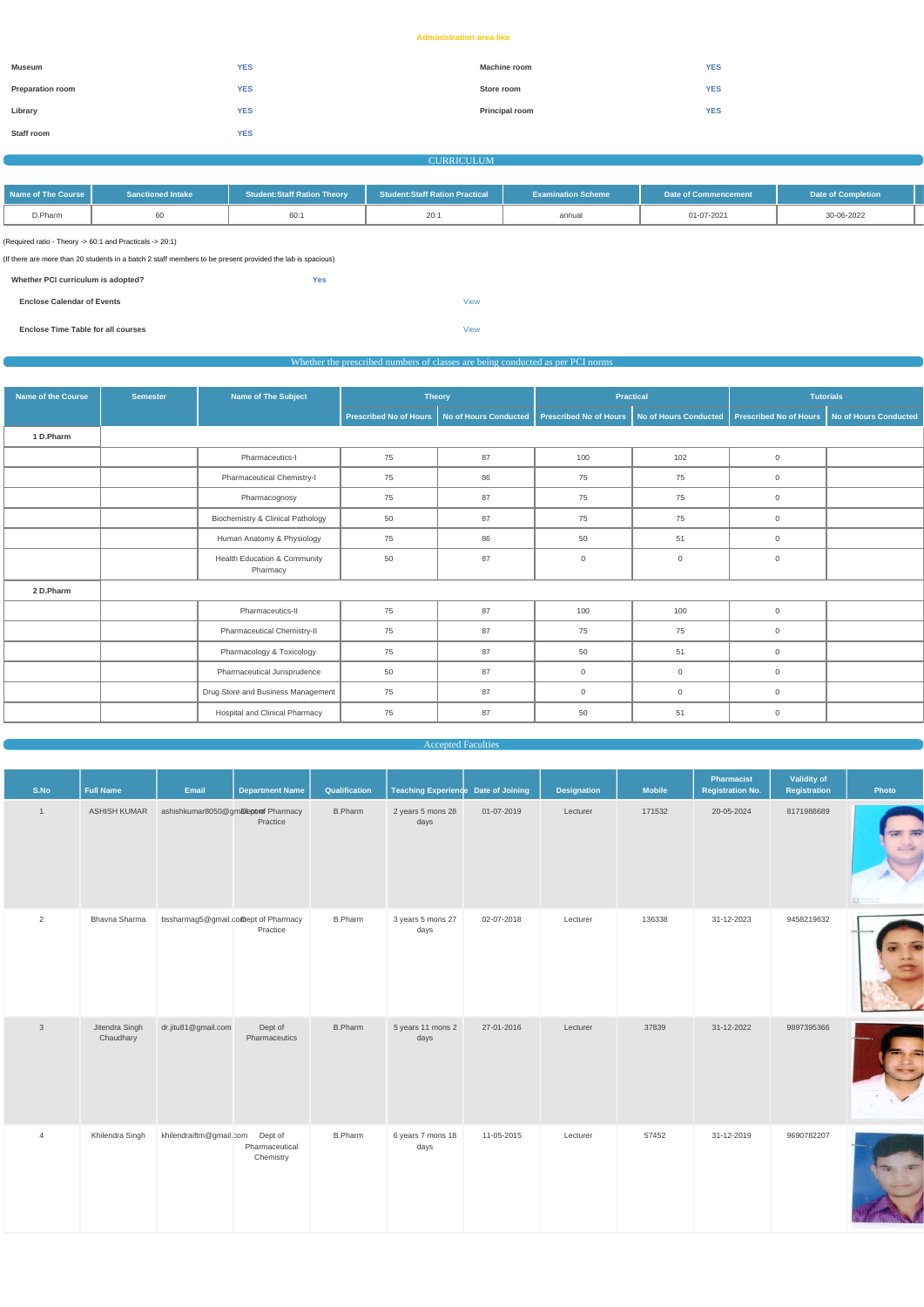| $5\phantom{.0}$ | Nirpeksh Singh<br>Tomer | nirpeksh123@gmail.com                                    | Dept of<br>Pharmaceutics | M.Pharm<br>Pharmaceutics | 11 mons 18 days            | 11-01-2021 | Lecturer | 47052  | 31-12-2022 | 9634899109 |  |
|-----------------|-------------------------|----------------------------------------------------------|--------------------------|--------------------------|----------------------------|------------|----------|--------|------------|------------|--|
| 6               |                         | Nitin Kumar Verma vermanitin024@rediffmaileptor Pharmacy | Practice                 | <b>B.Pharm</b>           | 5 years 8 mons 20<br>days  | 09-04-2016 | Lecturer | 47025  | 31-12-2022 | 9411429771 |  |
| $\overline{7}$  | Sumit Verma             | rinkusinghmahour@gmail.comept of                         | Pharmaceutics            | <b>B.Pharm</b>           | 2 years 11 mons 14<br>days | 15-01-2019 | Lecturer | 144512 | 05-05-2019 | 9305889971 |  |

Faculty Workload

| S.No           | <b>Faculty Name</b>      | <b>Department</b>                | <b>Designation</b> | <b>Course</b> | Academic<br>Session | Year           | <b>Subject</b>                               | Theory<br>(Number<br>of<br><b>Hours</b><br>per<br>week<br>includino<br>tutorials) | <b>Practical</b><br>(Number<br>of<br><b>Hours</b><br>per<br>week) | <b>Remarks</b>                          |
|----------------|--------------------------|----------------------------------|--------------------|---------------|---------------------|----------------|----------------------------------------------|-----------------------------------------------------------------------------------|-------------------------------------------------------------------|-----------------------------------------|
| $\mathbf{1}$   | <b>ASHISH KUMAR</b>      | Dept of Pharmacy Practice        | Lecturer           | D.Pharm       | 2020-<br>2021       | $\overline{1}$ | Human Anatomy & Physiology                   | $\overline{4}$                                                                    | 9                                                                 | In $D$<br>Pharm<br>1st<br>Year<br>Class |
|                |                          | Dept of Pharmacy Practice        | Lecturer           | D.Pharm       | 2020-<br>2021       | $\overline{2}$ | Pharmacology & Toxicology                    | $\overline{4}$                                                                    | $\mathsf{O}\xspace$                                               | In $D$<br>Pharm<br>2nd<br>Year<br>Class |
| $\overline{2}$ | Bhavna Sharma            | Dept of Pharmacy Practice        | Lecturer           | D.Pharm       | 2019-<br>2020       | $\overline{1}$ | Health Education & Community Pharmacy        | $\overline{4}$                                                                    | 9                                                                 | Theory<br>And<br>Practical              |
| 3              | Jitendra Singh Chaudhary | Dept of Pharmaceutics            | Lecturer           | D.Pharm       | 2019-<br>2020       | $\overline{1}$ | Pharmaceutics-I                              | 8                                                                                 | 9                                                                 | Theory<br>And<br>Practical              |
| $\overline{4}$ | Khilendra Singh          | Dept of Pharmaceutical Chemistry | Lecturer           | D.Pharm       | 2019-<br>2020       | $\overline{1}$ | Pharmaceutical Chemistry-I                   | 9                                                                                 | 9                                                                 | Theory<br>And<br>Practical              |
| 5              | Nirpeksh Singh Tomer     | Dept of Pharmaceutics            | Lecturer           | D.Pharm       | 2021-<br>2022       | $\overline{1}$ | Pharmaceutics-I                              | 6                                                                                 | 9                                                                 | Theory<br>and<br>Practical              |
|                |                          | Dept of Pharmaceutics            | Lecturer           | D.Pharm       | $2021 -$<br>2022    | $\overline{2}$ | Pharmaceutics-II                             | 6                                                                                 | $\mathsf{O}\xspace$                                               | Theory                                  |
| 6              | Nitin Kumar Verma        | Dept of Pharmacy Practice        | Lecturer           | D.Pharm       | 2019-<br>2020       | $\overline{1}$ | <b>Biochemistry &amp; Clinical Pathology</b> | 8                                                                                 | 9                                                                 | Theory<br>And<br>Practical              |
| $\overline{7}$ | Sumit Verma              | Dept of Pharmaceutics            | Lecturer           | D.Pharm       | 2019-<br>2020       | 2              | Pharmaceutical Chemistry-II                  | $00\,$                                                                            | $00\,$                                                            | faculty<br>will be                      |

joining

2020

Dept of Pharmaceutics **Lecturer** Lecturer **D.Pharm** 2019-

will be joining

1 Pharmacognosy 00 00 faculty

# Academic / Establishment Expenditure of the Institution for the past 3 Years

| <b>Budget Heads</b> | $2021 - 2022$           | 2020 - 2021             | $2019 - 2020$           |  |  |
|---------------------|-------------------------|-------------------------|-------------------------|--|--|
| Recurring           | Amount in (INR in Lacs) | Amount in (INR in Lacs) | Amount in (INR in Lacs) |  |  |
| Fee to apex Bodies  | 175000                  | 100000                  | 80000                   |  |  |
| Chemicals           | 12000                   | 15000                   | 10000                   |  |  |
| Electricity         | 90000                   | 80000                   | 60000                   |  |  |
| Phone Bills         | 2500                    | 2000                    | 950                     |  |  |
| Travelling          | 10000                   | 15000                   | 8444                    |  |  |
| Annual maintenances | 42000                   | 40000                   | 33600                   |  |  |
| Stationary          | 25000                   | 8000                    | 5000                    |  |  |
| Miscellaneous       | 10000                   | 12000                   | 7200                    |  |  |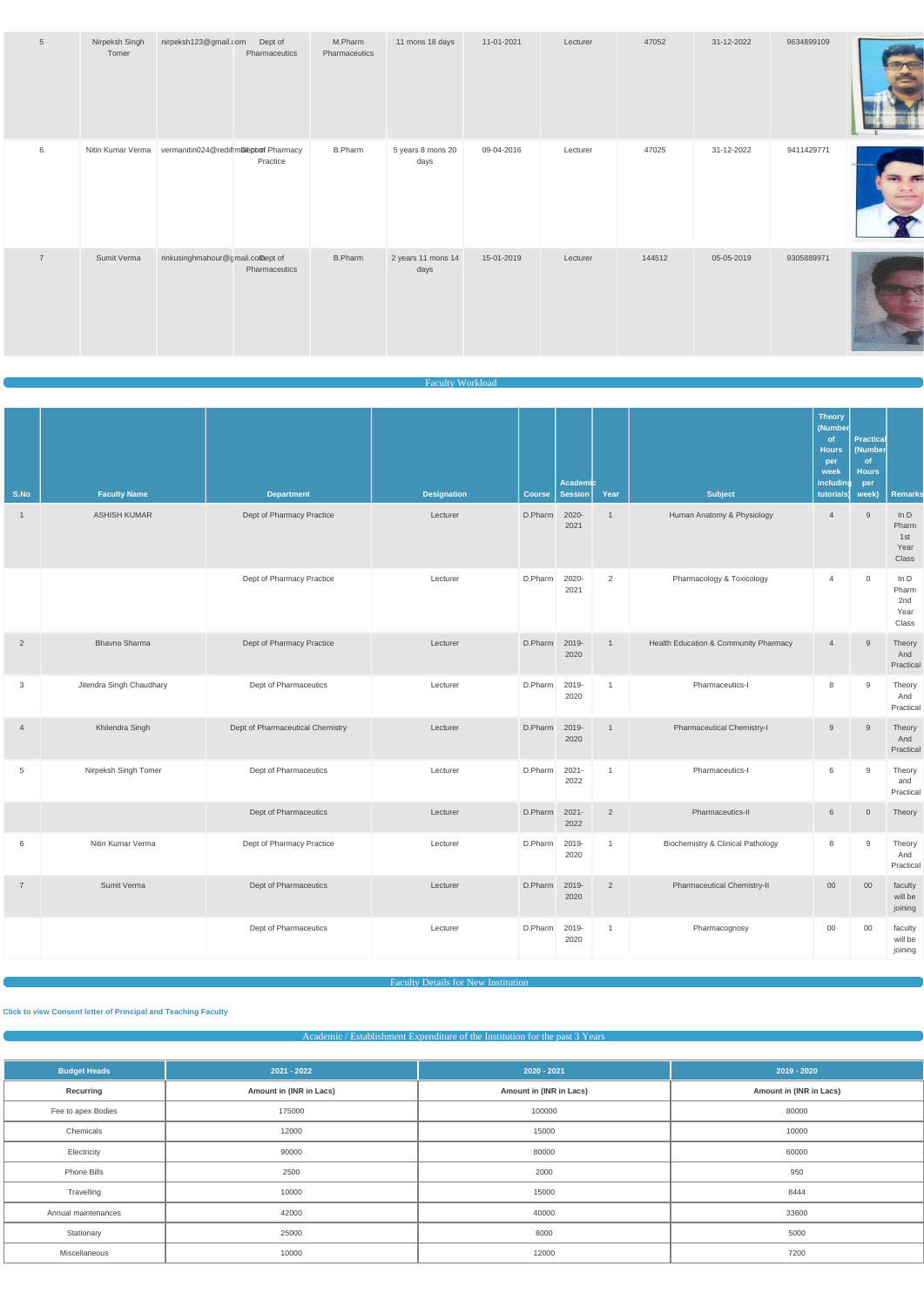| Glassware's               | 3000                    | 2500                    | 2500                    |  |  |
|---------------------------|-------------------------|-------------------------|-------------------------|--|--|
| <b>Non-Recurring</b>      | Amount in (INR in Lacs) | Amount in (INR in Lacs) | Amount in (INR in Lacs) |  |  |
| <b>Building</b>           |                         |                         |                         |  |  |
| Equipments                | 0                       |                         |                         |  |  |
| Vehicles                  |                         |                         | $\cup$                  |  |  |
| Books & Journals<br>50000 |                         | 123000                  | 125000                  |  |  |
| Furniture's               | 12000                   | 10000                   |                         |  |  |
|                           |                         |                         |                         |  |  |

#### Income and Expenditure

|                      | <b>INCOME</b>   | <b>EXPENDITURE</b>          |                        |  |  |  |  |
|----------------------|-----------------|-----------------------------|------------------------|--|--|--|--|
| <b>Particulars</b>   | Amount in (INR) | <b>Particulars</b>          | Amount in (INR)        |  |  |  |  |
| <b>Grants Govt</b>   | $\mathbb O$     | Building                    | $\mathbf 0$            |  |  |  |  |
| <b>Grants Others</b> | $\mathbb O$     | Equipment                   | $\mathbf 0$            |  |  |  |  |
| <b>Tution Fee</b>    | 5355000         | Others                      | $\mathbf 0$            |  |  |  |  |
| Library Fee          | $\mathbb O$     |                             |                        |  |  |  |  |
| Sports Fee           | $\mathsf 0$     | <b>REVENUE EXPENDITURE</b>  |                        |  |  |  |  |
| Uinion Fee           | $\mathbb O$     | <b>Particulars</b>          | <b>Amount in (INR)</b> |  |  |  |  |
| Others               | 3191327         | Revenue Exp - Salary        | 8308800                |  |  |  |  |
|                      |                 | Maintenance Exp - College   | $\mathbf 0$            |  |  |  |  |
|                      |                 | Maintenance Exp - Others    | $\mathbf 0$            |  |  |  |  |
|                      |                 | Apex Bodies Fee             | 178020                 |  |  |  |  |
|                      |                 | Chemicals                   | 6000                   |  |  |  |  |
|                      |                 | Stationary                  | 31066                  |  |  |  |  |
|                      |                 | Deposit held by the College | $\mathbf 0$            |  |  |  |  |
|                      |                 | Annual maintenances         | 10000                  |  |  |  |  |

Books

Misc.Expenditure 10000 Others 2441

| <b>Course</b> | <b>Titles Required</b> | <b>Titles Available</b> | <b>Volume Required</b> | <b>Volume Available</b> | No of Journals |
|---------------|------------------------|-------------------------|------------------------|-------------------------|----------------|
| D.Pharm       | 200                    | 202                     | 750                    | 1570                    |                |

**Enclose Details of the Journals subscribed** [View](https://www.dgpm.nic.in/institute/getmongoPdfFile.do?renreceiptid=f6e9b597-9f67-49b2-8690-8735e792d488&tablename=bookjournal)

# Subject Wise Classification

| Subject                                                                                  | <b>Available Numbers</b> | <b>Available Titles</b> |
|------------------------------------------------------------------------------------------|--------------------------|-------------------------|
| Pharmacognosy                                                                            | 80                       | $\overline{5}$          |
| <b>Pharmacy Practice</b>                                                                 | $\mathbf 0$              | $\overline{0}$          |
| Human anatomy & physiology                                                               | 121                      | 10                      |
| Pharmaceutics (dispensing & general Pharmacy)                                            | 140                      | 12                      |
| Pharmaceutical organic chemistry                                                         | 140                      | 11                      |
| Pharmaceutical inorganic chemistry                                                       | 80                       | 5                       |
| Pharmaceutical microbiology                                                              | $\mathsf 0$              | $\overline{0}$          |
| Pathophysiology                                                                          | $\mathbf 0$              | $\overline{0}$          |
| Applied biochemistry & clinical chemistry                                                | 130                      | 11                      |
| Pharmacology                                                                             | 110                      | 9                       |
| Pharmaceutical jurisprudence                                                             | 138                      | 10                      |
| Pharmaceutical dosage form                                                               | 120                      | 9                       |
| Community pharmacy                                                                       | 121                      | 10                      |
| Clinical pharmacy                                                                        | 155                      | 9                       |
| Hospital pharmacy                                                                        | 155                      | 9                       |
| Pharmacotheraputics                                                                      | $\mathsf{O}\xspace$      | $\overline{0}$          |
| Pharmaceutical analysis and Quality Assurance                                            | $\mathsf{O}\xspace$      | $\mathsf{O}\xspace$     |
| Medicinal chemistry                                                                      | $\mathbf 0$              | $\overline{0}$          |
| Biology                                                                                  | $\mathbf 0$              | $\overline{0}$          |
| Computer science or computer application in pharmacy                                     | $\mathbf 0$              | $\overline{0}$          |
| Mathematics / statistics                                                                 | 80                       | 6                       |
| <b>Communication Skills</b>                                                              | $\mathbf 0$              | $\overline{0}$          |
| Pharmaceutics - Drug Delivery systems, Pharmaceutical Engineering, Regulatory<br>Science | $\mathbf 0$              | $\mathsf{O}\xspace$     |

Other Facilities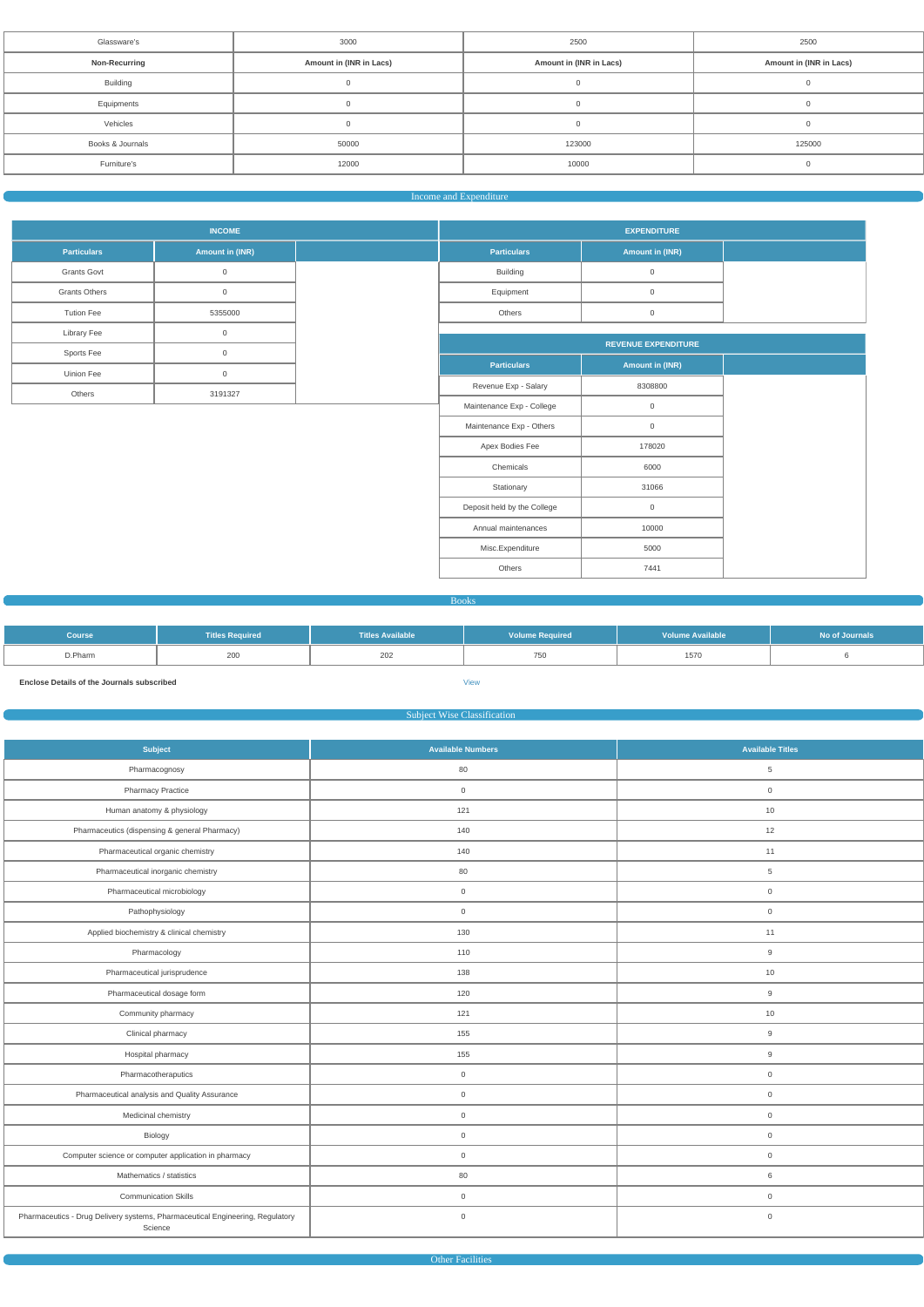| <b>Particulars</b>   | <b>Number Required</b> | <b>Number Available</b> |
|----------------------|------------------------|-------------------------|
| Computers            | 10                     | 10                      |
| Printers             |                        |                         |
| Internet facilities  | 4MBPS                  |                         |
| Photocopier          |                        |                         |
| Scanner              |                        |                         |
| <b>LCD Projector</b> |                        |                         |

#### PG & Ph.D Projects guided by the Faculty Members for the past 3 years

| S.No | Name of the Supervisor | Name of the Candidate | <b>Type of Project</b> | Title of the Thesis/Dissertation | Duration (in months) | Year        |
|------|------------------------|-----------------------|------------------------|----------------------------------|----------------------|-------------|
|      | <b>NA</b>              | <b>NA</b>             | Ph.D                   | NA.                              |                      | 2021 - 2022 |
|      | <b>NA</b>              | <b>NA</b>             | Ph.D                   | NA                               |                      | 2020 - 2021 |

# Projects (Major/Minor Projects) completed for the past 3 years

| S.No | Name of the Investigator | Title of the project | <b>Duration (in months)</b> | <b>Sanctioned Amount</b> | <b>Funding Agency</b> | Year        |
|------|--------------------------|----------------------|-----------------------------|--------------------------|-----------------------|-------------|
|      | ΝA                       | <b>NA</b>            |                             |                          | <b>NA</b>             | 2021 - 2022 |
|      | NA                       | <b>NA</b>            |                             |                          | <b>NA</b>             | 2020 - 2021 |

# On Going Projects (Major / Minor)

| S.No | <b>Name of the Faculty</b> | <b>Title of the Projects</b> | Duration (in days) | <b>Sanctioned Amount</b> | <b>Funded by</b> |
|------|----------------------------|------------------------------|--------------------|--------------------------|------------------|
|      | <b>NA</b>                  | NA                           |                    |                          | Na               |

#### Details of Research Collaborations for the past 3 Years

| S.No. | Name of Collaborating Organization | <b>Nature Of Collaboration</b> | Outcome of collaboration | Year        |
|-------|------------------------------------|--------------------------------|--------------------------|-------------|
|       | NA                                 | Research publication           | <b>NA</b>                | 2021 - 2022 |
|       | <b>NA</b>                          | Research publication           | <b>NA</b>                | 2020 - 2021 |

# Details of Research Publications in Indexed Journals for the past 3 Years

| S.No | <b>Authors</b> | <b>Title</b> | Journal   | Volume: Issue; Page Numbers | Impact Factor (Provided by<br>JCRfi only) | Year        |
|------|----------------|--------------|-----------|-----------------------------|-------------------------------------------|-------------|
|      | <b>NA</b>      | <b>NA</b>    | NA        |                             |                                           | 2021 - 2022 |
|      | <b>NA</b>      | <b>NA</b>    | <b>NA</b> |                             |                                           | 2020 - 2021 |

#### **Consultancy Services for the past 3 Years Consultancy Services for the past 3 Years**

| S.No | Name of the Individual/Industry | Title of the work | <b>Duration(in days)</b> | Name of the Institution/Industry | <b>Amount Received</b> | Year        |
|------|---------------------------------|-------------------|--------------------------|----------------------------------|------------------------|-------------|
|      | <b>INA</b>                      | <b>NA</b>         |                          | NA                               |                        | 2021 - 2022 |
|      | ΝA                              | <b>NA</b>         |                          | NA                               |                        | 2020 - 2021 |

| S.No | Title | Filed (Provide Patent Application Number) | Awarded (Provide Patent Grant Number) | Name of the Inventor/s |
|------|-------|-------------------------------------------|---------------------------------------|------------------------|
|      | IΝA   |                                           | ΝA                                    |                        |

**Patents** 

# Department wise Equipments

| S.No | Name of the Department | Name of the Equipment   | <b>Minimum required</b> | Available | Working |
|------|------------------------|-------------------------|-------------------------|-----------|---------|
|      | Dept of Pharmaceutics  | Ampoule sealing machine |                         |           |         |
|      |                        |                         |                         |           |         |

|    | Dept of Pharmaceutics | Magnetic stirrer 500ml & 1 Litr capacity         |                |   |  |
|----|-----------------------|--------------------------------------------------|----------------|---|--|
|    | Dept of Pharmaceutics | Aseptic cabinet                                  |                |   |  |
|    | Dept of Pharmaceutics | Tablet coating machine                           |                |   |  |
| 5  | Dept of Pharmaceutics | <b>Ball mill</b>                                 |                |   |  |
| 6  | Dept of Pharmaceutics | Double cone blender                              |                |   |  |
|    | Dept of Pharmaceutics | Autoclave                                        |                |   |  |
| 8  | Dept of Pharmaceutics | Steam distillation still                         |                |   |  |
|    | Dept of Pharmaceutics | Vacuum pump                                      |                |   |  |
| 10 | Dept of Pharmaceutics | Standard sieves no. 8, 10, 12, 22, 44, 66,<br>80 |                |   |  |
| 11 | Dept of Pharmaceutics | Tablet punching machine                          |                |   |  |
| 12 | Dept of Pharmaceutics | Capsule filling machine                          |                |   |  |
| 13 | Dept of Pharmaceutics | Ampoules washing machine                         |                |   |  |
| 14 | Dept of Pharmaceutics | Tablet Disintegration apparatus                  | $\overline{2}$ | 2 |  |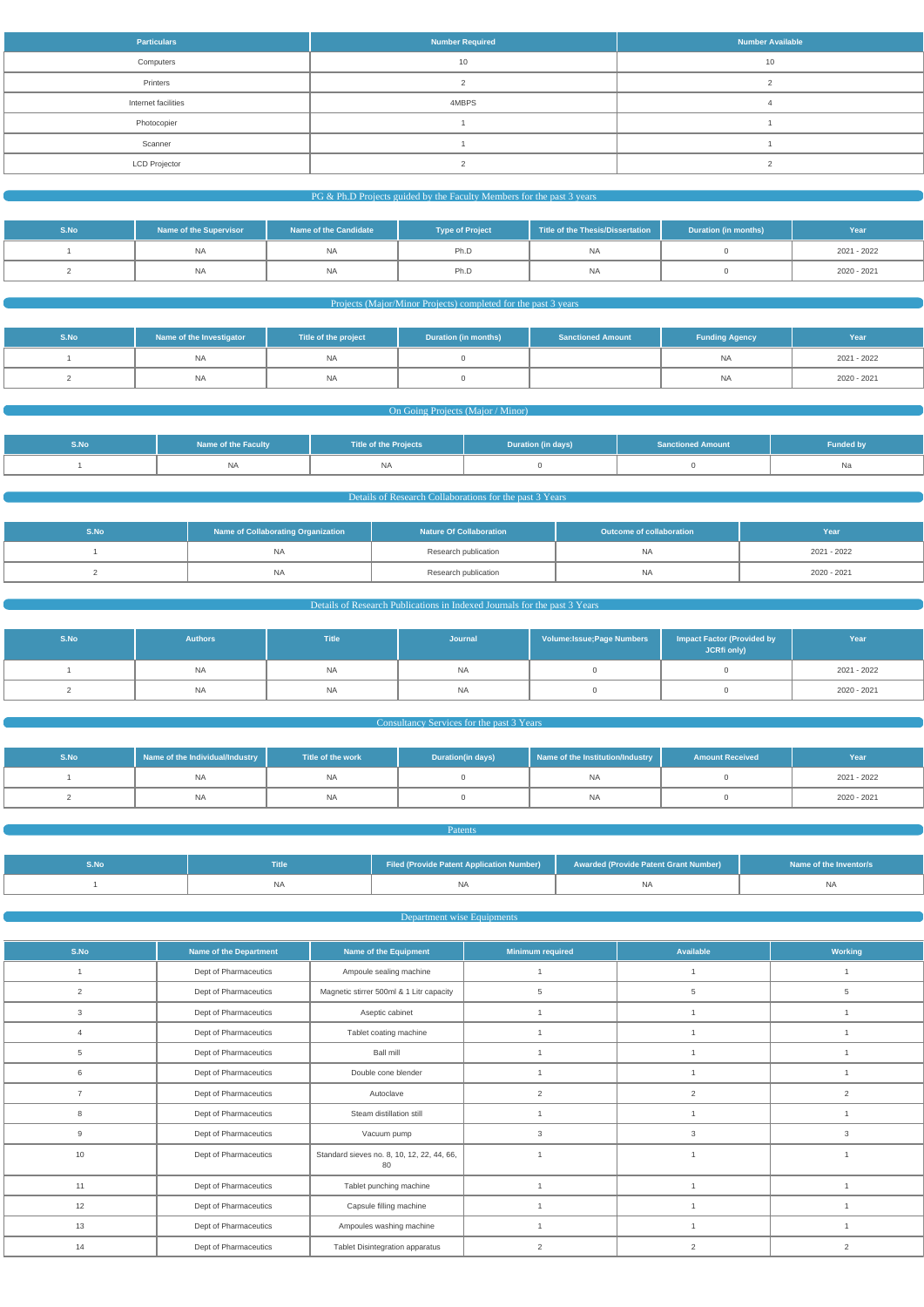| 15     | Dept of Pharmaceutics            | Hardness tester                                      | 5              | 5               | 5              |
|--------|----------------------------------|------------------------------------------------------|----------------|-----------------|----------------|
| 16     | Dept of Pharmaceutics            | Friability test apparatus                            | $\overline{2}$ | $\overline{2}$  | $\overline{2}$ |
| 17     | Dept of Pharmaceutics            | Clarity test apparatus                               | $\mathbf{1}$   | $\mathbf{1}$    | $\mathbf{1}$   |
| 18     | Dept of Pharmaceutics            | <b>BOD</b> Incubator                                 | $\mathbf{1}$   | $\mathbf{1}$    | $\mathbf{1}$   |
| 19     | Dept of Pharmaceutics            | Digital pH meter                                     | 5              | $\,$ 5 $\,$     | $\,$ 5 $\,$    |
| 20     | Dept of Pharmaceutics            | <b>Bulk density</b>                                  | $\mathbf{1}$   | $\mathbf{1}$    | $\mathbf{1}$   |
| 21     | Dept of Pharmaceutics            | Hot plate                                            | 5              | 5               | 5              |
| 22     | Dept of Pharmaceutics            | <b>Humidity Chambers</b>                             | $\mathbf{1}$   | $\mathbf{1}$    | $\mathbf{1}$   |
| 23     | Dept of Pharmaceutics            | Tray dryer                                           | $\overline{1}$ | $\mathbf{1}$    | $\mathbf{1}$   |
| 24     | Dept of Pharmaceutics            | Moisture balance                                     | $\mathbf{1}$   | $\mathbf{1}$    | $\mathbf{1}$   |
| 25     | Dept of Pharmaceutics            | Water bath                                           | 5              | $\overline{5}$  | $\overline{5}$ |
| 26     | Dept of Pharmaceutics            | Ointment filling machine                             | $\mathbf{1}$   | $\mathbf{1}$    | $\mathbf{1}$   |
| 27     | Dept of Pharmaceutics            | Capsule counter                                      | $\overline{2}$ | $\overline{2}$  | $\overline{2}$ |
| 28     | Dept of Pharmaceutics            | Homoginizer                                          | 5              | 5               | 5              |
| 29     | Dept of Pharmaceutics            | Digital balance                                      | 5              | 5               | 5              |
| $30\,$ | Dept of Pharmaceutics            | Microscope                                           | 30             | $30\,$          | 30             |
| 31     | Dept of Pharmaceutics            | Stage and eye piece micrometers                      | 30             | $30\,$          | $30\,$         |
| 32     | Dept of Pharmaceutics            | Brookfileld viscometer                               | $\mathbf{1}$   | 1               | $\mathbf{1}$   |
| 33     | Dept of Pharmaceutics            | Sieve Shaker Machine                                 | $\mathbf{1}$   | $\mathbf{1}$    | $\mathbf{1}$   |
| 34     | Dept of Pharmaceutics            | <b>Extractive Distillator</b>                        | $\mathbf{1}$   | $\mathbf{1}$    | $\mathbf{1}$   |
| 35     | Dept of Pharmaceutics            | <b>Mechanical Stirrer</b>                            | 5              | 5               | 5              |
| 36     | Dept of Pharmaceutics            | Suppository mold                                     | 25             | 25              | 25             |
| 37     |                                  | Ultra Sonicator                                      |                |                 | $\overline{4}$ |
|        | Dept of Pharmaceutics            |                                                      | $\overline{4}$ | $\overline{4}$  |                |
| 38     | Dept of Pharmaceutics            | Sterility tester                                     | $\mathbf{1}$   | $\mathbf{1}$    | $\mathbf{1}$   |
| 39     | Dept of Pharmaceutics            | Franz Diffusion cell                                 | 5              | 5               | 5              |
| 40     | Dept of Pharmaceutics            | Hot Air Oven                                         | 5              | 5               | 5              |
| 41     | Dept of Pharmaceutics            | Tablet Dissolution test apparatus                    | $\overline{2}$ | $\overline{2}$  | $\overline{2}$ |
| 42     | Dept of Pharmaceutics            | Mortar and Pestle                                    | 40             | 40              | 40             |
| 43     | Dept of Pharmaceutics            | Milli Pore Filter                                    | $\overline{1}$ | 1               | $\mathbf{1}$   |
| 44     | Dept of Pharmaceutics            | Vacuum Distillator                                   | $\overline{2}$ | $\overline{2}$  | $\overline{2}$ |
| 45     | Dept of Pharmaceutics            | Desiccators                                          | 5              | $5\phantom{.0}$ | $\,$ 5 $\,$    |
| 46     | Dept of Pharmaceutics            | Refrigerator                                         | $\overline{2}$ | $\overline{a}$  | $\overline{2}$ |
| 47     | Dept of Pharmaceutics            | Tincture press                                       | $\overline{2}$ | $\overline{2}$  | $\overline{2}$ |
| 48     | Dept of Pharmaceutics            | Centrifuge                                           | $\overline{2}$ | $\overline{2}$  | $\overline{2}$ |
| 49     | Dept of Pharmaceutics            | Colony Counter                                       | $\mathbf{1}$   | $\mathbf{1}$    | $\mathbf{1}$   |
| 50     | Dept of Pharmaceutics            | Antibiotic Zone Rader                                | $\mathbf{1}$   | $\mathbf{1}$    | $\mathbf{1}$   |
| 51     | Dept of Pharmaceutics            | Laminar Air Flow                                     | $\mathbf{1}$   | $\mathbf{1}$    | $\mathbf{1}$   |
| 52     | Dept of Pharmaceutics            | Micropipette single & Multi Channeled                | $\overline{4}$ | $\overline{4}$  | $\overline{4}$ |
| 53     | Dept of Pharmaceutics            | UV Cabinet                                           | $\overline{2}$ | $\overline{2}$  | $\overline{2}$ |
| 54     | Dept of Pharmaceutical Chemistry | Refractometer                                        | $\mathbf{1}$   | $\mathbf{1}$    | $\mathbf{1}$   |
| 55     | Dept of Pharmaceutical Chemistry | Polarimeter                                          | $\mathbf{1}$   | $\mathbf{1}$    | $\mathbf{1}$   |
| 56     | Dept of Pharmaceutical Chemistry | Photoelectric colorimeter                            | $\mathbf{1}$   | $\mathbf{1}$    | $\mathbf{1}$   |
| 57     | Dept of Pharmaceutical Chemistry | Atomic model set                                     | $\overline{2}$ | $\overline{2}$  | $\overline{2}$ |
| 58     | Dept of Pharmaceutical Chemistry | Electronic balance                                   | $\overline{2}$ | $\overline{2}$  | $\overline{2}$ |
| 59     | Dept of Pharmaceutical Chemistry | Periodic table chart                                 | Adequate       | $\overline{2}$  | $\overline{2}$ |
| 60     | Dept of Pharmaceutical Chemistry | Hot plates                                           | 8              | $\bf8$          | $\,8\,$        |
| 61     | Dept of Pharmaceutical Chemistry | Oven                                                 | 5              | $\overline{5}$  | $\overline{5}$ |
| 62     | Dept of Pharmaceutical Chemistry | Refrigerator                                         | $\overline{2}$ | $\overline{2}$  | $\overline{2}$ |
| 63     | Dept of Pharmaceutical Chemistry | Analytical Balances for demonstration                | 5              | $\,$ 5 $\,$     | 5              |
| 64     | Dept of Pharmaceutical Chemistry | Digital balance 10mg sensitivity                     | 5              | $5\phantom{.0}$ | $\overline{5}$ |
| 65     | Dept of Pharmaceutical Chemistry | Suction pumps                                        | $\,$ 5 $\,$    | $5\overline{)}$ | $\,$ 5 $\,$    |
| 66     | Dept of Pharmaceutical Chemistry | Muffle Furnace                                       | $\sqrt{2}$     | $\overline{2}$  | $\overline{2}$ |
| 67     | Dept of Pharmaceutical Chemistry | <b>Mechanical Stirrers</b>                           | $\,$ 5 $\,$    | $\,$ 5 $\,$     | $\,$ 5 $\,$    |
| 68     | Dept of Pharmaceutical Chemistry | Magnetic Stirrers with Thermostat                    | 10             | $10$            | 10             |
| 69     | Dept of Pharmaceutical Chemistry | Vacuum Pump                                          | $\overline{2}$ | $\overline{2}$  | $\overline{2}$ |
| 70     | Dept of Pharmaceutical Chemistry | Digital pH meter                                     | $\overline{5}$ | $5\phantom{.0}$ | $\,$ 5 $\,$    |
| 71     | Dept of Pharmaceutical Chemistry | Microwave Oven                                       | $\overline{2}$ | $\overline{a}$  | $\overline{2}$ |
| 72     | Dept of Pharmaceutical Chemistry | <b>Distillation Unit</b>                             | $\overline{2}$ | $\overline{2}$  | $\overline{2}$ |
| 73     | Dept of Pharmaceutical Chemistry | Arsenic Limit Test Apparatus                         | 20             | 20              | 20             |
| 74     | Dept of Pharmaceutical Chemistry | Reflux flask and condenser double / triple<br>necked | $20\,$         | $20\,$          | $20\,$         |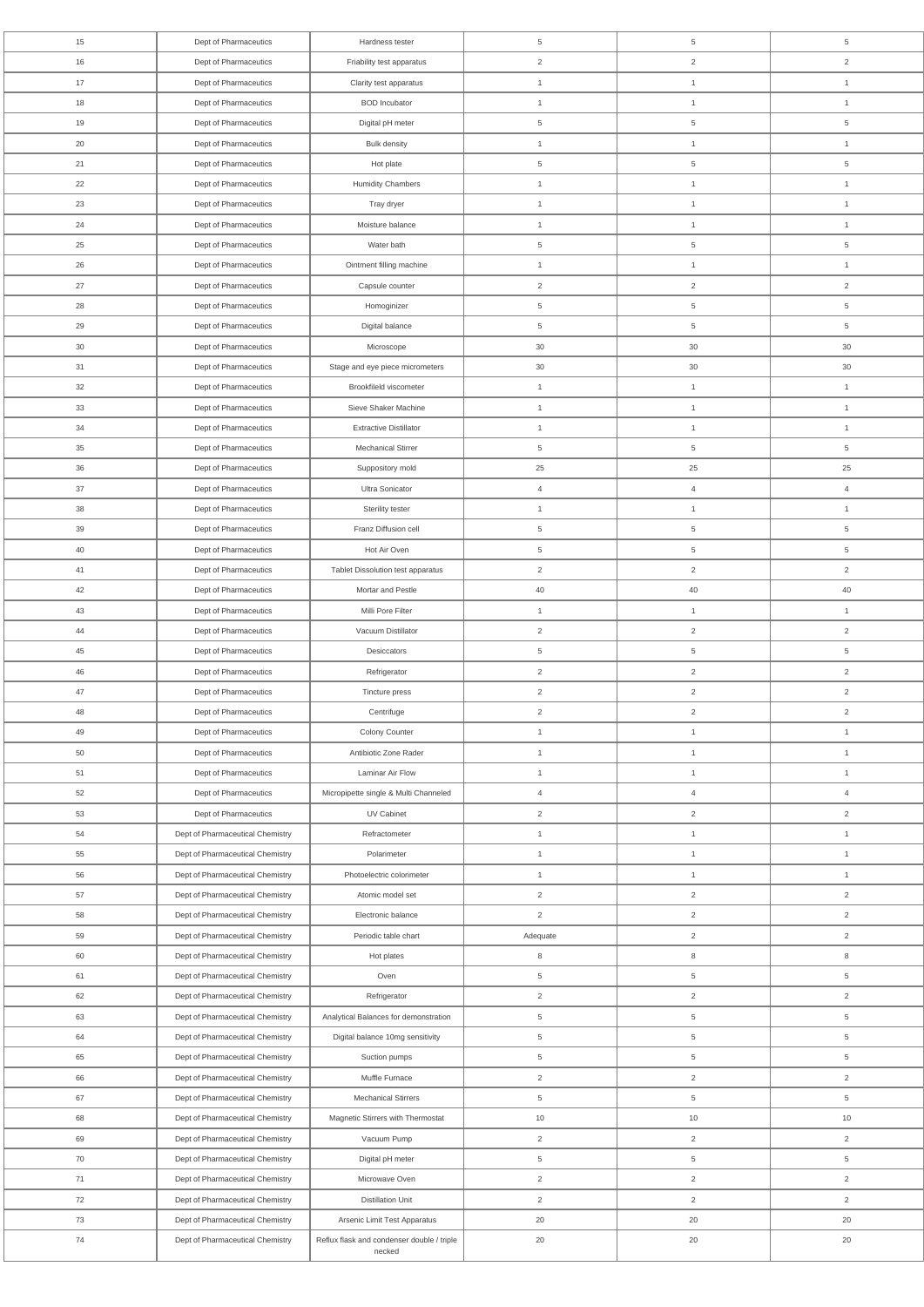| 75         | Dept of Pharmaceutical Chemistry             | Nessler's Cylinders                                                | 50                 | 50                 | 50                 |
|------------|----------------------------------------------|--------------------------------------------------------------------|--------------------|--------------------|--------------------|
| 76         | Dept of Pharmaceutical Chemistry             | Reflux flask and condenser single Necked                           | 25                 | 25                 | 25                 |
| 77         | Dept of Pharmaceutical Chemistry             | Electronic water bath(12 holes)                                    | 5                  | 5                  | 5                  |
| 78         | Dept of Pharmaceutical Chemistry             | Copper water bath                                                  | 25                 | 25                 | 25                 |
| 79         | Dept of Pharmaceutical Chemistry             | Colorimeter                                                        | $\mathbf{1}$       | $\mathbf{1}$       | $\mathbf{1}$       |
| 80         | Dept of Pharmaceutical Chemistry             | UV- Visible Spectrophotometer                                      | $\mathbf{1}$       | $\mathbf{1}$       | $\mathbf{1}$       |
| 81         | Dept of Pharmaceutical Chemistry             | Flourimeter                                                        | $\mathbf{1}$       | $\mathbf{1}$       | $\mathbf{1}$       |
| 82         | Dept of Pharmaceutical Chemistry             | Digital Balance (1mg sensitivity)                                  | $\mathbf{1}$       | $\mathbf{1}$       | $\mathbf{1}$       |
| 83         | Dept of Pharmaceutical Chemistry             | Nephelo Turbidity meter                                            | $\mathbf{1}$       | $\mathbf{1}$       | $\mathbf{1}$       |
| 84         | Dept of Pharmaceutical Chemistry             | Flame Photometer                                                   | $\mathbf{1}$       | $\mathbf{1}$       | $\mathbf{1}$       |
| 85         | Dept of Pharmaceutical Chemistry             | Potentiometer                                                      | $\mathbf{1}$       | $\mathbf{1}$       | $\mathbf{1}$       |
| 86         | Dept of Pharmaceutical Chemistry             | Conductivity meter                                                 | $\mathbf{1}$       | $\mathbf{1}$       | $\mathbf{1}$       |
| 87         | Dept of Pharmaceutical Chemistry             | <b>HPLC</b>                                                        | $\mathbf{1}$       | $\mathbf{1}$       | $\mathbf{1}$       |
| 88         | Dept of Pharmaceutical Chemistry             | HPTLC (Desirable)                                                  | $\mathbf{1}$       | $\mathbf{1}$       | $\mathbf{1}$       |
| 89         | Dept of Pharmaceutical Chemistry             | Atomic Absorption and Emission<br>spectrophotometer (Desirable)    | $\mathbf{1}$       | $\mathbf{1}$       | $\mathbf{1}$       |
| 90         | Dept of Pharmaceutical Chemistry             | Biochemistry Analyzer (Desirable)                                  | $\mathbf{1}$       | $\mathbf{1}$       | $\mathbf{1}$       |
| 91         | Dept of Pharmaceutical Chemistry             | Carbon, Hydrogen, Nitrogen Analyzer<br>(Desirable)                 | $\mathbf{1}$       | $\mathbf{1}$       | $\mathbf{1}$       |
| 92         | Dept of Pharmaceutical Chemistry             | Deep Freezer (Desirable)                                           | $\mathbf{1}$       | $\mathbf{1}$       | $\mathbf{1}$       |
| 93         | Dept of Pharmaceutical Chemistry             | Ion-Exchanger                                                      | $\mathbf{1}$       | $\mathbf{1}$       | $\mathbf{1}$       |
| 94         | Dept of Pharmaceutical Chemistry             | Lyophilizer (Desirable)                                            | $\mathbf{1}$       | $\mathbf{1}$       | $\mathbf{1}$       |
| 95         | Dept of Pharmacology                         | Microscopes                                                        | 20                 | 20                 | 20                 |
| 96         | Dept of Pharmacology                         | Haemocytometer with Micropipettes                                  | 20                 | 20                 | 20                 |
| 97         | Dept of Pharmacology                         | Sahli's haemocytometer                                             | 20                 | 20                 | 20                 |
| 98         | Dept of Pharmacology                         | Hutchinson's spirometer                                            | $\mathbf{1}$       | $\mathbf{1}$       | $\mathbf{1}$       |
| 99         | Dept of Pharmacology                         | Spygmomanometer                                                    | 10                 | 10                 | 10                 |
| 100        | Dept of Pharmacology                         | Stethoscope                                                        | 10                 | 10                 | $10$               |
| 101        | Dept of Pharmacology                         | Different Contraceptive Devices and<br>Models                      | $\mathbf{1}$       | $\mathbf{1}$       | $\mathbf{1}$       |
| 102        | Dept of Pharmacology                         | Pregnancy diagnosis kit                                            | $\mathbf{1}$       | $\mathbf{1}$       | $\mathbf{1}$       |
| 103        | Dept of Pharmacology                         | Mercury thermometer                                                | 10                 | 10                 | 10                 |
| 104        | Dept of Pharmacology                         | Cell analyzer                                                      | $\mathbf{1}$       | $\mathbf{1}$       | $\mathbf{1}$       |
| 105        | Dept of Pharmacology                         | Permanent Slides for various tissues                               | $\mathbf{1}$       | $\mathbf{1}$       | $\overline{1}$     |
| 106        | Dept of Pharmacology                         | Models for various organs                                          | $\mathbf{1}$       | $\mathbf{1}$       | $\mathbf{1}$       |
| 107        | Dept of Pharmacology                         | Specimen for various organs and systems                            | $\mathbf{1}$       | $\mathbf{1}$       | $\mathbf{1}$       |
| 108        | Dept of Pharmacology                         | Skeleton and bones                                                 | $\mathbf{1}$       | $\mathbf{1}$       | $\mathbf{1}$       |
| 109        | Dept of Pharmacology                         | Muscle electrodes                                                  | $\mathbf{1}$       | $\mathbf{1}$       | $\mathbf{1}$       |
| 110        | Dept of Pharmacology                         | Lucas moist chamber                                                | $\mathbf{1}$       | $\mathbf{1}$       | $\mathbf{1}$       |
| 111        | Dept of Pharmacology                         | Myographic lever                                                   | $\mathbf{1}$       | $\mathbf{1}$       | $\mathbf{1}$       |
| 112        | Dept of Pharmacology                         | Stimulator                                                         | $\mathbf{1}$       | $\mathbf{1}$       | $\mathbf{1}$       |
| 113        | Dept of Pharmacology                         | Centrifuge                                                         | $\mathbf{1}$       | $\mathbf{1}$       | $\mathbf{1}$       |
| 114        | Dept of Pharmacology                         | Sherrington's kymograph machine /<br>polyrite                      | 10                 | 10                 | 10                 |
| 115        | Dept of Pharmacology                         | Sherrington drum                                                   | 10                 | 10                 | 10                 |
| 116        | Dept of Pharmacology                         | Perspex bath assembly (single unit)                                | 10                 | 10                 | 10                 |
| 117<br>118 | Dept of Pharmacology                         | Aerators                                                           | 10<br>$\mathbf{1}$ | 10<br>$\mathbf{1}$ | 10<br>$\mathbf{1}$ |
| 119        | Dept of Pharmacology<br>Dept of Pharmacology | Software packages for experiment<br>Standard graph of various drug | Adequate           | $5\phantom{.0}$    | $\overline{5}$     |
| 120        | Dept of Pharmacology                         | Actophotometer                                                     | $\mathbf{1}$       | $\mathbf{1}$       | $\mathbf{1}$       |
| 121        | Dept of Pharmacology                         | Rotarod                                                            | $\mathbf{1}$       | $\mathbf{1}$       | $\mathbf{1}$       |
| 122        | Dept of Pharmacology                         | Pole climbing apparatus                                            | $\mathbf{1}$       | $\mathbf{1}$       | $\mathbf{1}$       |
| 123        | Dept of Pharmacology                         | Analgesiometer (eddy's hot plate and<br>radiant heat methods)      | $\mathbf{1}$       | $\mathbf{1}$       | $\mathbf{1}$       |
| 124        | Dept of Pharmacology                         | Convulsiometer                                                     | $\mathbf{1}$       | $\mathbf{1}$       | $\mathbf{1}$       |
| 125        | Dept of Pharmacology                         | Plethysmograph                                                     | $\mathbf{1}$       | $\mathbf{1}$       | $\mathbf{1}$       |
| 126        | Dept of Pharmacology                         | Digital pH meter                                                   | $\mathbf{1}$       | $\mathbf{1}$       | $\mathbf{1}$       |
| 127        | Dept of Pharmacology                         | Histamine chamber                                                  | $\mathbf{1}$       | 1                  | $\mathbf{1}$       |
| 128        | Dept of Pharmacology                         | Metabolic cage                                                     | $\mathbf{1}$       | $\mathbf{1}$       | $\mathbf{1}$       |
| 129        | Dept of Pharmacology                         | Dissection tray & boards                                           | 10                 | 10                 | 10                 |
| 130        | Dept of Pharmacology                         | Stereotaxic apparatus                                              | $\mathbf{1}$       | 1                  | $\mathbf{1}$       |
| 131        | Dept of Pharmacology                         | Digital glucometer                                                 | $\mathbf{1}$       | $\mathbf{1}$       | $\mathbf{1}$       |
| 132        | Dept of Pharmacology                         | Folin- wu tubes                                                    | 60                 | 60                 | 60                 |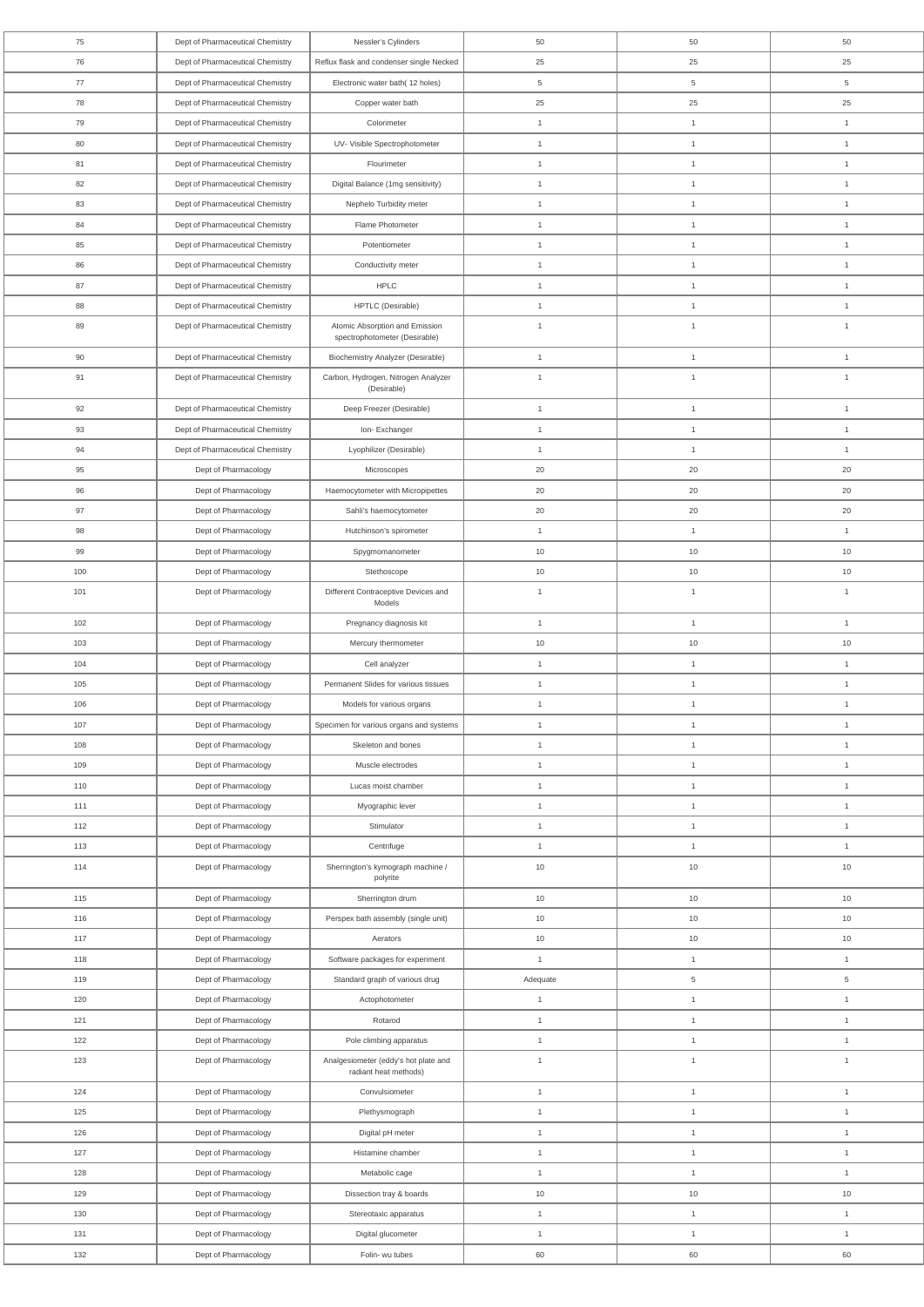| 133 | Dept of Pharmacology      | Hemostatic artery forceps                                       | 10             | 10             | 10             |
|-----|---------------------------|-----------------------------------------------------------------|----------------|----------------|----------------|
| 134 | Dept of Pharmacology      | Levers, cannula                                                 | 20             | 20             | 20             |
| 135 | Dept of Pharmacology      | Hypodermic syringes & needles Size<br>15,24,26G                 | 20             | 20             | 20             |
| 136 | Dept of Pharmacognosy     | Compound Microscope                                             | 30             | 30             | 30             |
| 137 | Dept of Pharmacognosy     | <b>Dissecting Microscope</b>                                    | 30             | 30             | 30             |
| 138 | Dept of Pharmacognosy     | Projection Microscope                                           | $\overline{2}$ | $\overline{2}$ | $\overline{2}$ |
| 139 | Dept of Pharmacognosy     | <b>Binocular Microscope</b>                                     | $\mathbf{1}$   | $\mathbf{1}$   | $\mathbf{1}$   |
| 140 | Dept of Pharmacognosy     | Polarized Microscope                                            | $\mathbf{1}$   | $\mathbf{1}$   | $\mathbf{1}$   |
| 141 | Dept of Pharmacognosy     | Electronic Digital balance                                      | $\overline{2}$ | $\overline{2}$ | $\overline{2}$ |
| 142 | Dept of Pharmacognosy     | Autoclave                                                       | $\overline{2}$ | $\overline{2}$ | $\overline{2}$ |
| 143 | Dept of Pharmacognosy     | Hot air oven                                                    | $\overline{2}$ | $\overline{2}$ | $\overline{2}$ |
| 144 | Dept of Pharmacognosy     | Refrigerator                                                    | $\mathbf{1}$   | $\mathbf{1}$   | $\mathbf{1}$   |
| 145 | Dept of Pharmacognosy     | Zone reader                                                     | $\mathbf{1}$   | $\mathbf{1}$   | $\mathbf{1}$   |
| 146 | Dept of Pharmacognosy     | Digital pH Meter                                                | $\mathbf{1}$   | $\mathbf{1}$   | $\mathbf{1}$   |
| 147 | Dept of Pharmacognosy     | Colorimeter                                                     | $\mathbf{1}$   | $\mathbf{1}$   | $\mathbf{1}$   |
| 148 | Dept of Pharmacognosy     | Sterility testing unit                                          | $\mathbf{1}$   | $\mathbf{1}$   | $\mathbf{1}$   |
| 149 | Dept of Pharmacognosy     | Camera lucida                                                   | 20             | 20             | 20             |
| 150 | Dept of Pharmacognosy     | Eye piece micrometer                                            | 20             | 20             | 20             |
| 151 | Dept of Pharmacognosy     | Stage micrometer                                                | 20             | 20             | 20             |
| 152 | Dept of Pharmacognosy     | Muffle furnace                                                  | $\mathbf{1}$   | 1              | $\overline{1}$ |
| 153 | Dept of Pharmacognosy     | Moisture balance                                                | $\mathbf{1}$   | $\mathbf{1}$   | $\mathbf{1}$   |
| 154 | Dept of Pharmacognosy     | <b>Heating Mantles-Small</b>                                    | $\overline{4}$ | $\overline{4}$ | $\overline{4}$ |
| 155 | Dept of Pharmacognosy     | Vacuum pump                                                     | $\overline{2}$ | $\overline{2}$ | $\overline{2}$ |
| 156 | Dept of Pharmacognosy     | Micropipette single & Multi Channeled                           | $\overline{2}$ | $\overline{2}$ | $\overline{2}$ |
| 157 | Dept of Pharmacognosy     | Micro Centrifuge                                                | $\mathbf{1}$   | $\mathbf{1}$   | $\mathbf{1}$   |
| 158 | Dept of Pharmacognosy     | Electric water bath                                             | $\overline{4}$ | $\overline{4}$ | $\overline{4}$ |
| 159 | Dept of Pharmacognosy     | Hot plate                                                       | $\overline{4}$ | $\overline{4}$ | $\overline{4}$ |
| 160 | Dept of Pharmacognosy     | Microtome rotary                                                | $\mathbf{1}$   | $\mathbf{1}$   | $\mathbf{1}$   |
| 161 | Dept of Pharmacognosy     | Mixer grinder                                                   | $\overline{2}$ | $\overline{2}$ | $\overline{2}$ |
| 162 | Dept of Pharmacognosy     | UV Cabinet                                                      | $\overline{2}$ | $\overline{a}$ | $\overline{2}$ |
| 163 | Dept of Pharmacognosy     | Water Distillation unit                                         | $\mathbf{1}$   | $\mathbf{1}$   | $\mathbf{1}$   |
| 164 | Dept of Pharmacognosy     | Cutter Mill (Bark and seed grinder)                             | $\mathbf{1}$   | $\mathbf{1}$   | $\overline{1}$ |
| 165 | Dept of Pharmacognosy     | <b>Medicinal Plant Chart</b>                                    | Adequate       | $20\,$         | $20\,$         |
| 166 | Dept of Pharmacognosy     | Models                                                          | Adequate       | 20             | 20             |
| 167 | Dept of Pharmacognosy     | Permanent Slide                                                 | Adequate       | 10             | $10$           |
| 168 | Dept of Pharmacognosy     | Sonicator                                                       | $\mathbf{1}$   | $\mathbf{1}$   | $\mathbf{1}$   |
| 169 |                           |                                                                 | $\mathbf{1}$   | $\mathbf{1}$   | $\mathbf{1}$   |
| 170 | Dept of Pharmacognosy     | Electrophoresis<br>Fermentor                                    |                |                |                |
|     | Dept of Pharmacognosy     |                                                                 | $\mathbf{1}$   | $\mathbf{1}$   | $\mathbf{1}$   |
| 171 | Dept of Pharmacognosy     | Rotary Shaker                                                   | $\mathbf{1}$   | $\mathbf{1}$   | $\mathbf{1}$   |
| 172 | Dept of Pharmacy Practice | Autoclave sterilizer                                            | $\mathbf{1}$   | $\mathbf{1}$   | $\mathbf{1}$   |
| 173 | Dept of Pharmacy Practice | Hot air oven                                                    | $\mathbf{1}$   | $\mathbf{1}$   | $\mathbf{1}$   |
| 174 | Dept of Pharmacy Practice | Membrane filter                                                 | $\mathbf{1}$   | $\mathbf{1}$   | $\mathbf{1}$   |
| 175 | Dept of Pharmacy Practice | Centrifuge                                                      | $\mathbf{1}$   | $\mathbf{1}$   | $\mathbf{1}$   |
| 176 | Dept of Pharmacy Practice | Filling Machine                                                 | $\mathbf{1}$   | $\mathbf{1}$   | $\mathbf{1}$   |
| 177 | Dept of Pharmacy Practice | Sealing Machine                                                 | $\mathbf{1}$   | $\mathbf{1}$   | $\mathbf{1}$   |
| 178 | Dept of Pharmacy Practice | Glucometer                                                      | $\mathbf{1}$   | $\mathbf{1}$   | $\mathbf{1}$   |
| 179 | Dept of Pharmacy Practice | Sintered glass funnel with complete<br>filtering assemble       | Adequate       | $\overline{4}$ | $\overline{4}$ |
| 180 | Dept of Pharmacy Practice | Small disposable membrane filter for IV<br>admixture filtration | Adequate       | $\overline{4}$ | $\overline{4}$ |
| 181 | Dept of Pharmacy Practice | Vacuum pump                                                     | $\mathbf{1}$   | $\mathbf{1}$   | $\mathbf{1}$   |
| 182 | Dept of Pharmacy Practice | Surgical dressing                                               | Adequate       | 10             | $10$           |
| 183 | Dept of Pharmacy Practice | pH meter                                                        | $\mathbf{1}$   | $\mathbf{1}$   | $\mathbf{1}$   |
| 184 | Dept of Pharmacy Practice | Blood Pressure Apparatus and<br>stethoscope                     | $10$           | 10             | $10$           |
| 185 | Dept of Pharmacy Practice | Clinical thermometer                                            | 10             | $10$           | $10$           |

# Details of the workshops/ Seminars/ Conferences/ Guest Lectures conducted for the past 3 years

**Contract** 

| S.No | <b>Type of Activity</b> | Title of the event | Year        | <b>Duration (in days)</b> | <b>Number of Participants</b> |
|------|-------------------------|--------------------|-------------|---------------------------|-------------------------------|
|      | Seminar                 | NA.                | 2021 - 2022 |                           |                               |
|      | Seminar                 | <b>NA</b>          | 2020 - 2021 |                           |                               |

**Contract Contract Contract**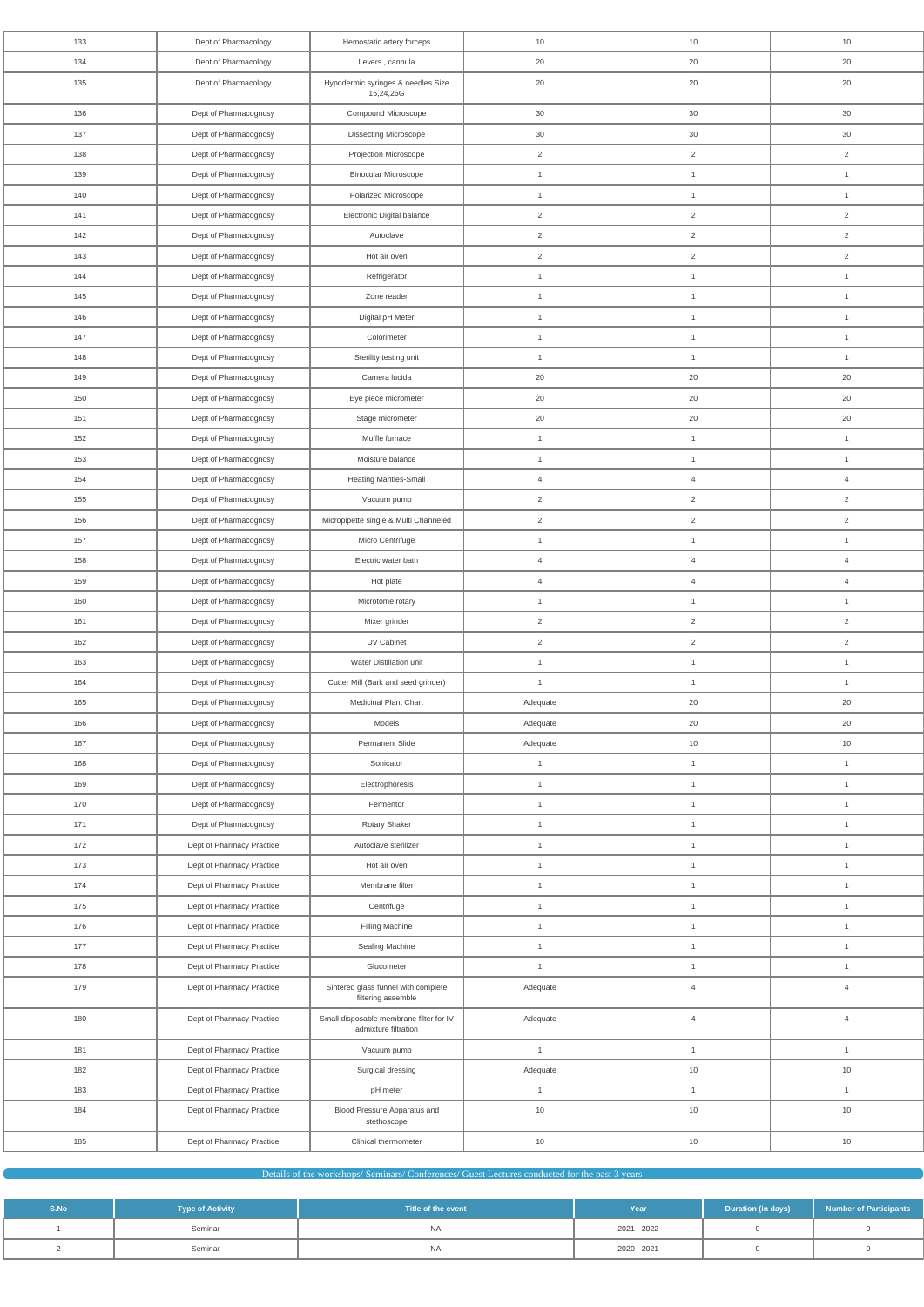| S.No | <b>Type of Activity</b> | <b>Name of the Faculty</b> | Title of the event | Year        | <b>Date</b> | Place  |
|------|-------------------------|----------------------------|--------------------|-------------|-------------|--------|
|      | Guest lecture           | <b>NA</b>                  | <b>NA</b>          | 2021 - 2022 | 27-01-2022  | KHURJA |
|      | Guest lecture           | <b>NA</b>                  | <b>NA</b>          | 2020 - 2021 | 27-01-2021  | Khurja |

# Details of the Research papers presented in the workshops/ Seminars/ Conferences for the past 3 years

| S.No | Name of the Faculty/Student | Title of the paper | Name of the work shop/ Seminars/<br><b>Conferences</b> | Year        | <b>Date</b> | Place  | <b>Grant (Amount in INR) received</b><br>from Funding agency |
|------|-----------------------------|--------------------|--------------------------------------------------------|-------------|-------------|--------|--------------------------------------------------------------|
|      | NA.                         | NA.                | <b>NA</b>                                              | 2021 - 2022 | 27-01-2022  | KHURJA |                                                              |
|      | <b>NA</b>                   | <b>NA</b>          | <b>NA</b>                                              | 2020 - 2021 | 27-01-2021  | KHURJA |                                                              |

# Details of the Extension & out reach programs conducted for the past 3 years

| S.No | <b>Name of the Activity</b> | <b>Collaborating Organization</b> | Year        | No.of Teacher's Participated No.of Student's Participated |  |
|------|-----------------------------|-----------------------------------|-------------|-----------------------------------------------------------|--|
|      | <b>NA</b>                   | <b>NA</b>                         | 2021 - 2022 |                                                           |  |
|      | <b>NA</b>                   | <b>NA</b>                         | 2020 - 2021 |                                                           |  |

| <b>Sports</b>                                     |           |    |               |           |  |  |
|---------------------------------------------------|-----------|----|---------------|-----------|--|--|
|                                                   |           |    |               |           |  |  |
| Facilities available for conducting sports events |           | No |               |           |  |  |
| Name                                              | <b>NA</b> |    | Qualification | <b>NA</b> |  |  |
| <b>Experience (in Years)</b>                      |           |    |               |           |  |  |
|                                                   |           |    |               |           |  |  |

#### **Details of Physical Director**

| S.Nb | <b>Activity</b> | <b>Name of the Activity</b> | Year        | No. of Teacher's Participated   No. of Student's Participated |
|------|-----------------|-----------------------------|-------------|---------------------------------------------------------------|
|      | Conducted       | NΑ                          | 2021 - 2022 |                                                               |
|      | Conducted       | NA.                         | 2020 - 2021 |                                                               |

| Details of the Anti-Ragging cell                                                   |                                          |                                                                    |                |  |
|------------------------------------------------------------------------------------|------------------------------------------|--------------------------------------------------------------------|----------------|--|
|                                                                                    |                                          |                                                                    |                |  |
| Name of the Chairperson of Anti-ragging cell                                       | <b>Veerpal Singh</b>                     | No. of meeting in a year                                           | 3              |  |
| Is Information provided on website and prospectus of the<br>institute?             | Yes                                      | Case reported in previous years                                    | <b>No</b>      |  |
| If yes, status of the case (Pending/Closed)                                        | <b>Closed</b>                            |                                                                    |                |  |
| (Copy of the Orders for having Constituted the Committee)                          |                                          | <b>View</b>                                                        |                |  |
|                                                                                    |                                          |                                                                    |                |  |
|                                                                                    | Details of the Gender Sensitization cell |                                                                    |                |  |
|                                                                                    |                                          |                                                                    |                |  |
| Name of the Chairperson of Cell                                                    | <b>Santosh Tomar</b>                     | No. of activities in a year (Workshop/Guest<br>lecture/orientation | $\overline{2}$ |  |
| No. of meeting in a year                                                           | $\overline{2}$                           | Case reported in previous years                                    | <b>No</b>      |  |
| If yes, status of the case (Pending/Closed)                                        | <b>Closed</b>                            |                                                                    |                |  |
| (Copy of the Orders for having Constituted the Committe as per SAKSHAM Guidelines) |                                          | <b>View</b>                                                        |                |  |
|                                                                                    |                                          |                                                                    |                |  |
|                                                                                    | Details of Anti-discrimination cell      |                                                                    |                |  |
|                                                                                    |                                          |                                                                    |                |  |
| Name of the Chairperson of Anti-discrimination cell                                | <b>Veerpal Singh</b>                     | No. of meeting in a year                                           |                |  |
| Case reported in previous years                                                    | <b>No</b>                                | If yes, status of the case (Pending/Closed)                        | <b>Closed</b>  |  |
| (Copy of the Orders for having the Constituted the Committee)                      |                                          | <b>View</b>                                                        |                |  |
|                                                                                    |                                          |                                                                    |                |  |
|                                                                                    |                                          |                                                                    |                |  |

| Name of the Placement Officer                         | <b>Nitin Kumar Verma</b> | Mobile Number of the Placement officer           | 9411429771 |
|-------------------------------------------------------|--------------------------|--------------------------------------------------|------------|
| No. of students Participated                          |                          | No. of the Student Placed                        |            |
| Percentage of placement                               |                          | No. of Companies participated in Placement Drive |            |
| (Copy of the Constitution to be enclosed as Annexure) |                          | <b>View</b>                                      |            |

| Details of information available on College website                                                                            |            |                                                                                                                               |            |  |
|--------------------------------------------------------------------------------------------------------------------------------|------------|-------------------------------------------------------------------------------------------------------------------------------|------------|--|
|                                                                                                                                |            |                                                                                                                               |            |  |
| Dean/Principal                                                                                                                 | <b>YES</b> | <b>Teaching staff</b>                                                                                                         | <b>YES</b> |  |
| Affiliated university and its VC & Registrar                                                                                   | <b>YES</b> | List of students admitted category wise (UG & PG)in<br>current and previous years                                             | <b>YES</b> |  |
| Results of all examinations in previous years                                                                                  | <b>YES</b> | Details of members of the Anti Ragging Committee<br>Members with contact details including landline ph.<br>Mobile, email etc. | <b>YES</b> |  |
| Details of members of Gender Harassment Committee<br>Members with contact details including landline Ph.<br>mobile, email etc. | <b>YES</b> | Toll free number to report ragging                                                                                            | <b>YES</b> |  |

Additional Information